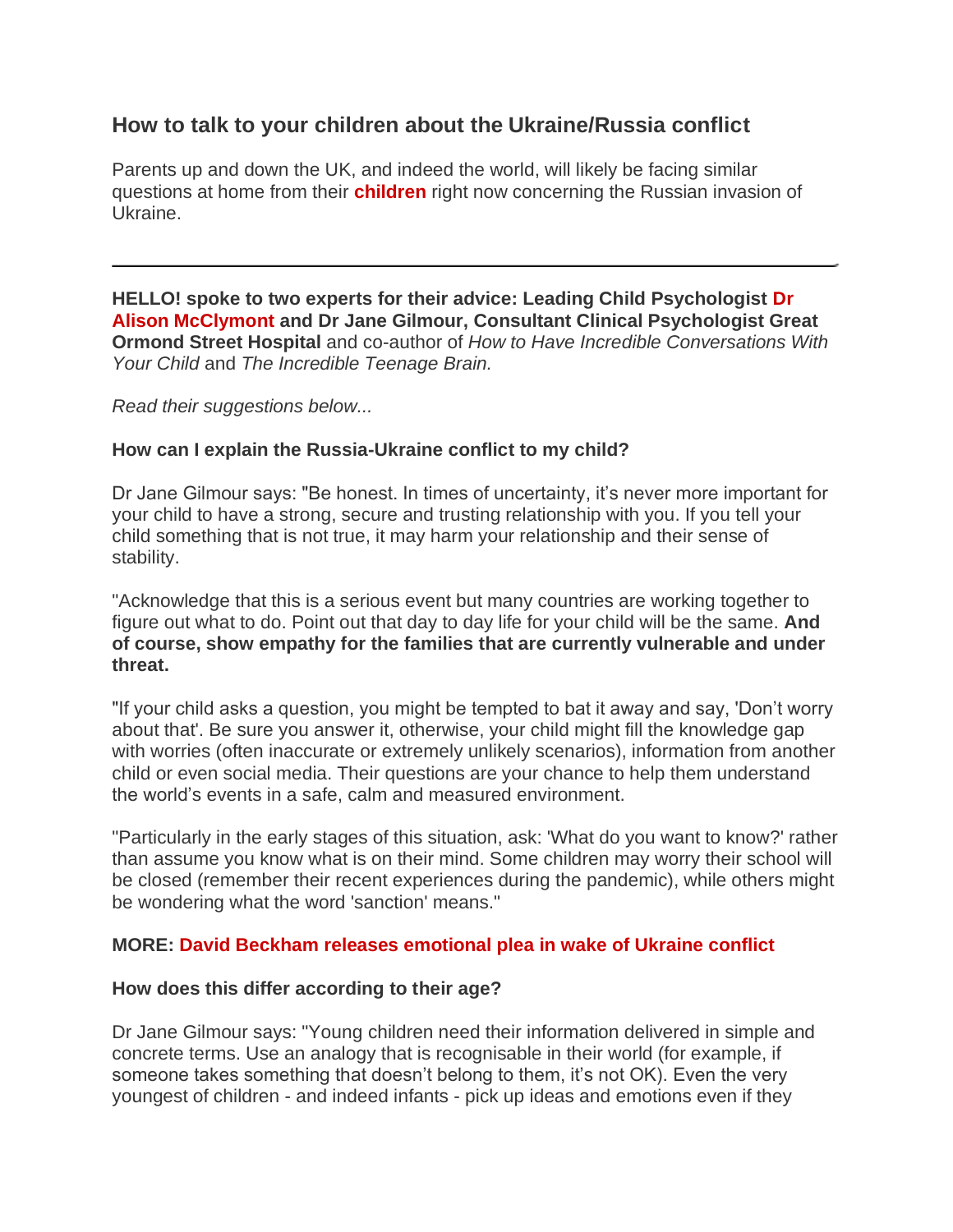haven't got the language to talk about it and offering them a framework will help them make sense of it.

**"Teenagers' brains are wired to find out things for themselves (rather than be told) so direct them to accurate information sources and then make time to talk it through.** Part of their brain development includes a drive to test boundaries so don't be surprised if they put forward controversial ideas. Don't shut them down, but instead offer 'a sorting space' to help them figure out what they think or feel. Remember listening is not the same as agreeing."

Dr Alison McClymont adds: "If your child has questions, answer them factually and succinctly. It is not a point to educate them on the moralities of war if they are under 10. If they are older, you can discuss it in terms of the complexities of war, ie neither side wins and both countries will see a senseless loss of life."

#### **What should my child read or watch to get age- appropriate information without being too frightened?**

Dr Jane Gilmour says: "Depending on the age of your child, remind them that news reports are only a small slice of a very big cake - the world is generally a safe place.

**Watch this Newsround report yourself first to check you are happy with the content, then watch it with your child.** There is quite a lot to take in for younger kids, so stop it now and again and ask an open question like: 'What do you think about that?'"

As for reading material, Dr Alison McClymont says: "I would strongly recommend not giving any reading material to a child on war, as a child's moral centre (the prefrontal cortex) is not formed until their early twenties and discussing many of these subjects of violent or mass murder is simply too overwhelming.

"It is ok, for example, to show on a map where Ukraine is located, it is also ok for them to read about the country and its culture, even its history with Russia. But no reading material should focus on conflict or war."

# **How can I reassure my child if they are scared about the war? How can I make them feel safe?**

Dr Alison McClymont says: "The reality is your child might feel very frightened depending on what information they have absorbed. It is key to get them to articulate their fears so that you can rationalise them, i.e. it is not likely the UK will be subject to a nuclear threat. **It is also important to get them to explain how they feel and where in their body they are feeling this."** 

Dr Jane Gilmour advises: "If you convey the idea that you feel safe with your words and actions, then so will they. The way that you act and talk about the situation will strongly influence your child's sense of danger about it. **The single most powerful thing that**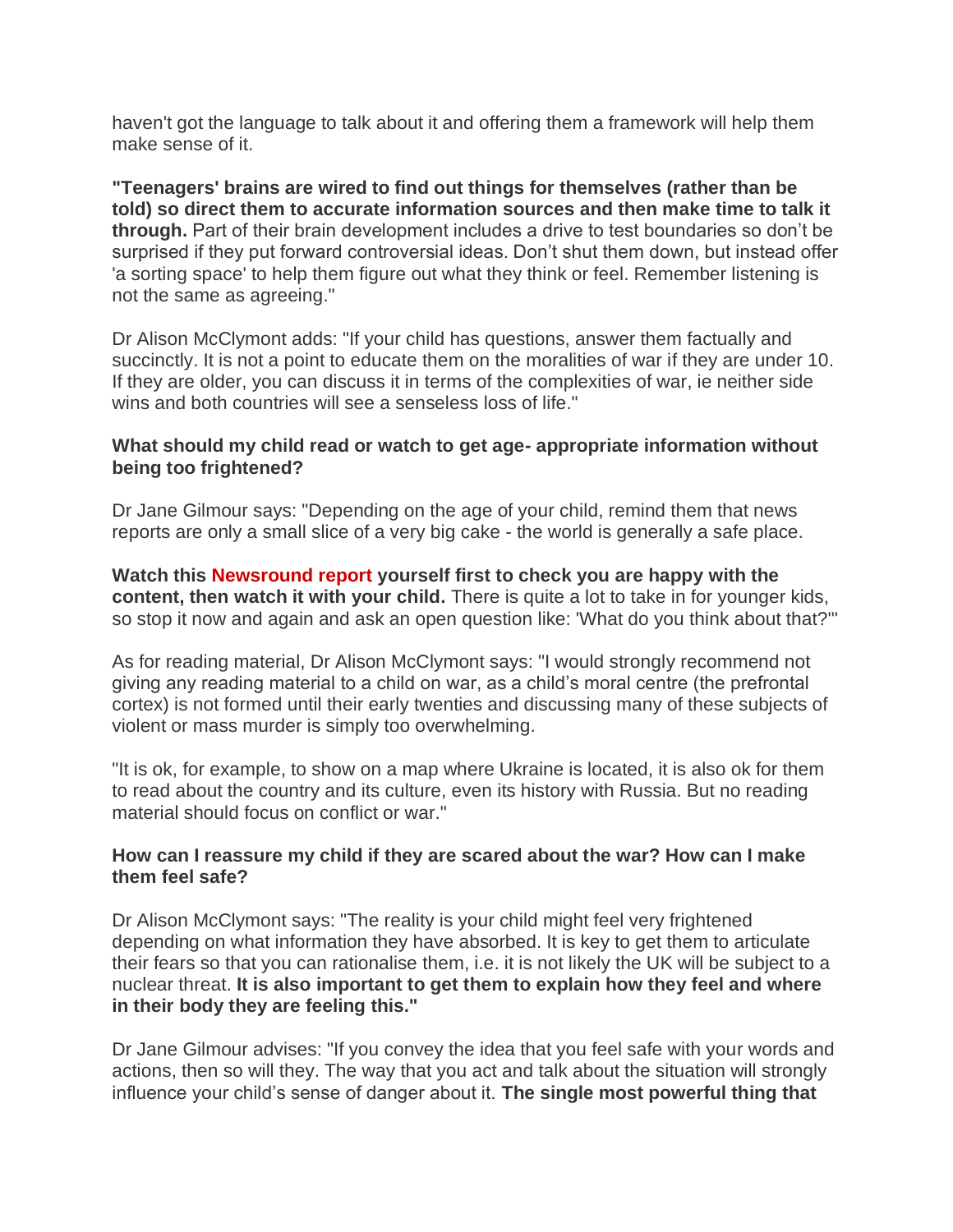# **you can do in times of uncertainty - particularly with anxious children - is to telegraph calm.**

"Consider what you are saying when you are around them (think about the 'parent chat' at the school gates). Snippets overheard though not directed at your child are often just as influential. Endless reassuring statements from parents ('don't worry') are likely counterproductive. Evidence shows that calm, practical and open discussions while maintaining all your family's usual routines is the most effective way to make children feel safe."

#### **Should we refrain from having TV or radio news reports on when children are around?**

Dr Alison McClymont says: "Definitely. Without context and the adult brain to understand human actions such as war, hearing snippets of information from the radio or news can be incredibly traumatic to a child. They may have nightmares or suffer from anxiety from having the information suddenly invade their TV or car radio without warning or context."

Dr Jane Gilmour also advises: "Be aware of the news they hear. **If news aimed at adults is overheard by your child, don't hide it, or hurriedly switch it off when they appear because that sends a message that the news is somehow secret or even dangerous.** Keep an ear out for what they are hearing, then explain and translate it into terms that are understandable and less threatening."

With older children or teenagers who want to watch the news a lot, Jane suggests: "In the case of anxious and obsessive news consumption, watch the news together, limit it to once a day and afterwards ask what they took from it so you can check what they heard."

#### **How to help children who are 'silent worriers'**

Dr Jane Gilmour says: "This tip is a good one for family life whatever the circumstances, but particularly useful for kids that don't often discuss their feelings or anxious children.

**"Make a regular check-in time every day.** Ask your child to record questions or worries that pop up during the day (write, draw or make an audio recording) and save them up to discuss later at your check-in. If they have many questions, agree on a time limit for your check-in and come back to these at the next check-in time and so on.

"This has two positive effects: first, recording thoughts 'outside our head' sometimes offers a different perspective, and second, even quite young children may notice a difference between intense feelings 'in the moment' and worries feeling less intense after they are 'parked' for a bit.